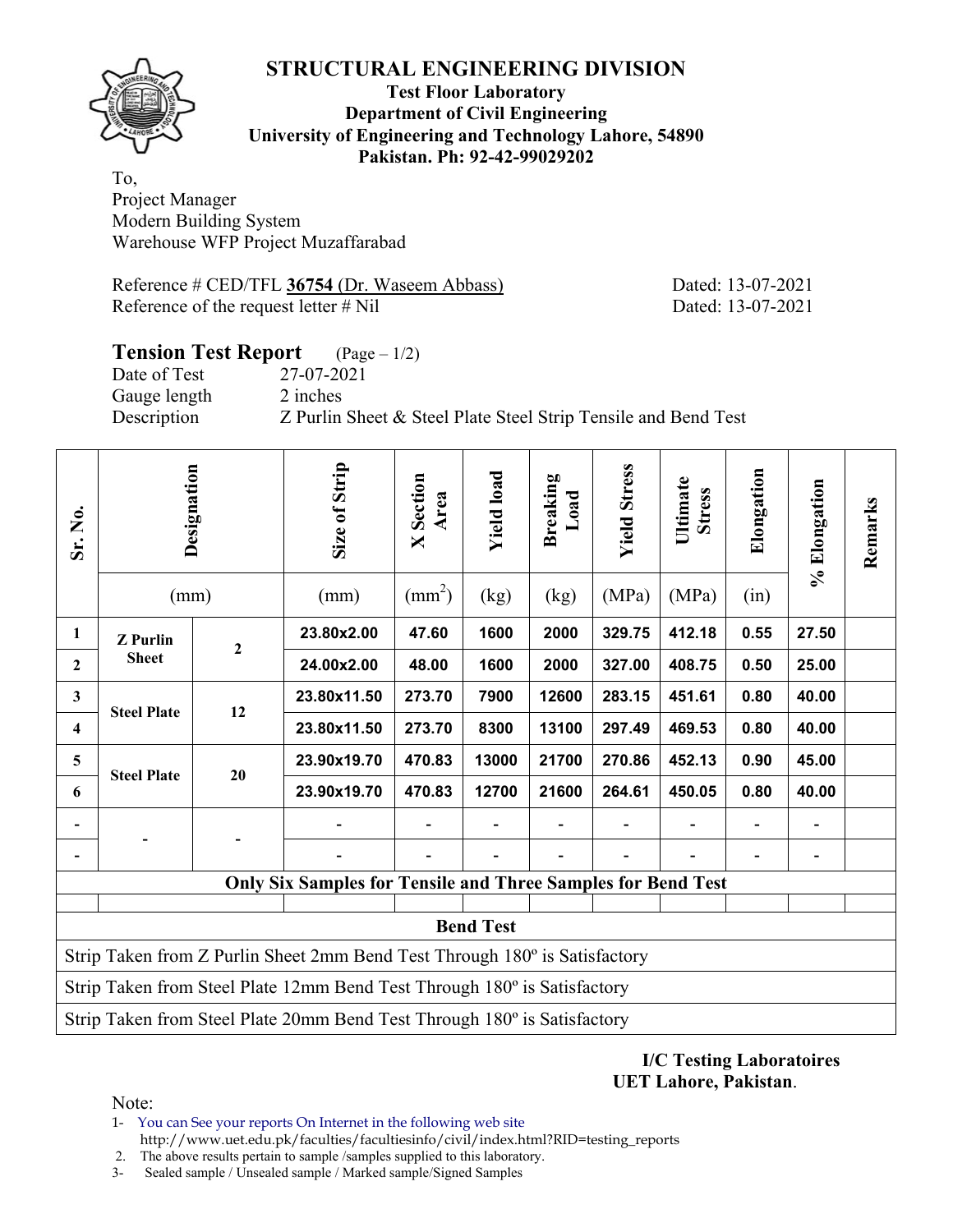

### **Test Floor Laboratory Department of Civil Engineering University of Engineering and Technology Lahore, 54890 Pakistan. Ph: 92-42-99029202**

To, Project Manager Modern Building System Warehouse WFP Project Muzaffarabad

Reference # CED/TFL **36754** (Dr. Waseem Abbass) Dated: 13-07-2021 Reference of the request letter # Nil Dated: 13-07-2021

# **Weight &Size Test Report** (Page – 2/2)

Date of Test 27-07-2021 Description Z Purlin Sheet & Steel Plate Weight and Size Test

| Sr.<br>No.   | Designation           | Weight           | Length                             | Width<br>(b) | Weight per Unit<br>Area | Thickness            | Remark |  |
|--------------|-----------------------|------------------|------------------------------------|--------------|-------------------------|----------------------|--------|--|
|              | (mm)                  |                  | (g)                                | (cm)         | (cm)                    | (kg/m <sup>2</sup> ) | (mm)   |  |
| 1            | <b>Z</b> Purlin Sheet | $\boldsymbol{2}$ | 3600                               | 67.00        | 34.50                   | 15.57                | 2.00   |  |
| $\mathbf{2}$ | <b>Steel Plate</b>    | 12               | 5600                               | 60.70        | 10.00                   | 92.26                | 11.50  |  |
| $\mathbf{3}$ | <b>Steel Plate</b>    | 20               | 9740                               | 61.00        | 10.10                   | 158.09               | 19.70  |  |
| ۰            |                       |                  |                                    |              |                         |                      | -      |  |
|              |                       |                  |                                    |              |                         |                      | -      |  |
|              |                       |                  |                                    |              |                         |                      |        |  |
|              |                       |                  |                                    |              |                         | -                    | -      |  |
|              |                       |                  |                                    |              | -                       | -                    |        |  |
|              |                       |                  | <b>Only Three Samples for Test</b> |              |                         |                      |        |  |
|              |                       |                  |                                    |              |                         |                      |        |  |

**I/C Testing Laboratoires UET Lahore, Pakistan**.

Note:

1- You can See your reports On Internet in the following web site http://www.uet.edu.pk/faculties/facultiesinfo/civil/index.html?RID=testing\_reports

2. The above results pertain to sample /samples supplied to this laboratory.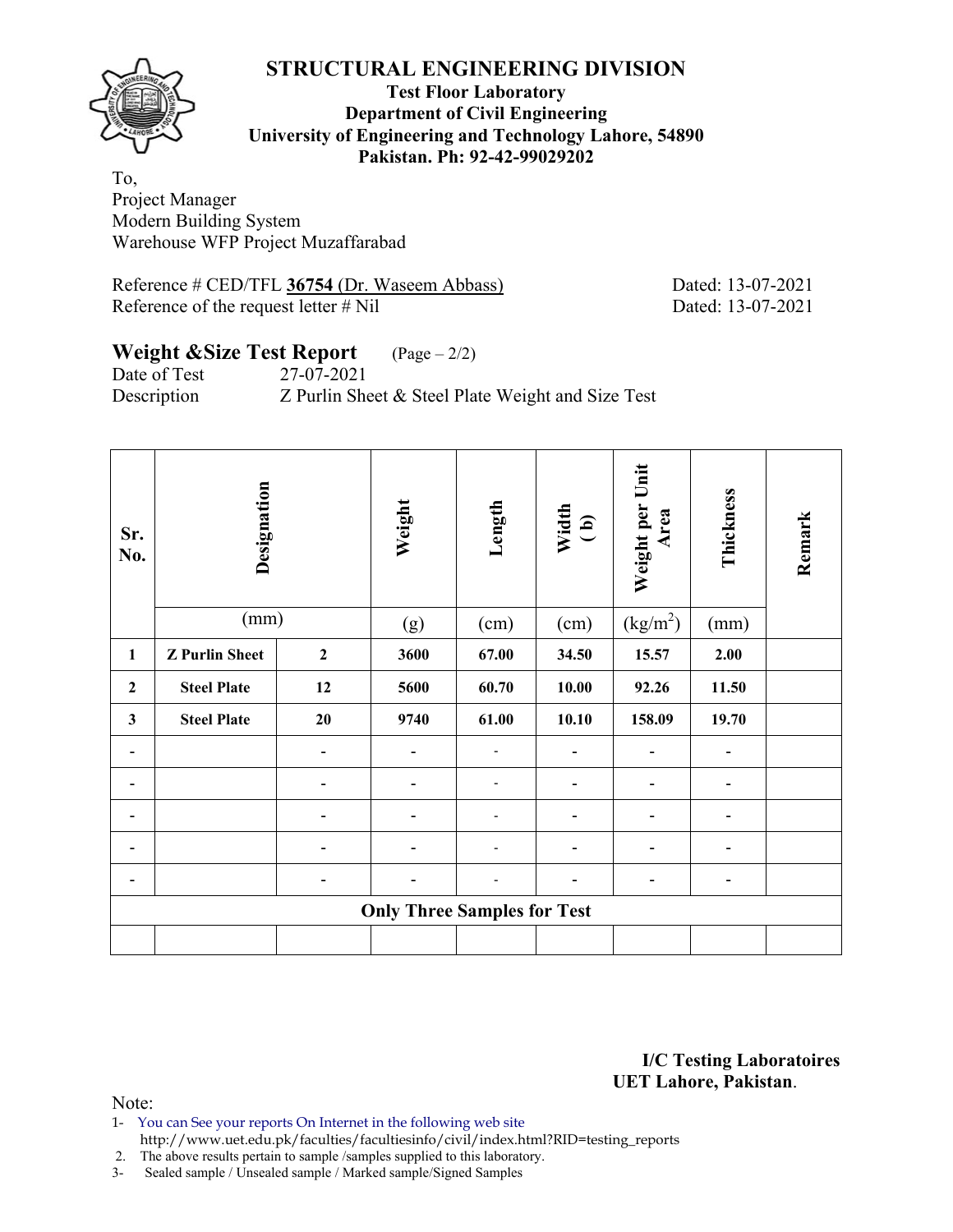

**Test Floor Laboratory Department of Civil Engineering University of Engineering and Technology Lahore, 54890 Pakistan. Ph: 92-42-99029202** 

To, M/S S.A. Sheikh & Co. Lahore

Reference # CED/TFL 36785 (Dr. Waseem Abbas) Dated: 19-07-2021 Reference of the request letter # SASCO/ABMK/2 Dated: 19-07-2021

| <b>Tension Test Report</b> (Page -1/1) |                              |
|----------------------------------------|------------------------------|
| Date of Test                           | 27-07-2021                   |
| Gauge length                           | 8 inches                     |
| Description                            | Plain Steel Bar Tensile Test |

| Sr. No.          | Weight | Diameter/<br>size |                | Area<br>(mm <sup>2</sup> ) |                | <b>Yield load</b> | <b>Breaking Load</b>                   | <b>Yield Stress</b><br>(MPa) | <b>Ultimate Stress</b><br>(MPa) | Elongation               | % Elongation   | Remarks |
|------------------|--------|-------------------|----------------|----------------------------|----------------|-------------------|----------------------------------------|------------------------------|---------------------------------|--------------------------|----------------|---------|
|                  | (kg/m) | Nominal<br>(inch) | Actual<br>(mm) | Nominal                    | <b>Actual</b>  | (kg)              | (kg)                                   | <b>Actual</b>                | <b>Actual</b>                   | (inch)                   |                |         |
| $\mathbf{1}$     | 8.826  | $1.5$             | 37.84          | -------                    | 1124.3         | 45200             | 77400                                  | 394                          | 675                             | 1.30                     | 16.3           |         |
|                  |        | -                 | $\blacksquare$ | ۰                          |                | $\blacksquare$    | $\blacksquare$                         | $\blacksquare$               | $\blacksquare$                  | $\overline{\phantom{a}}$ | $\blacksquare$ |         |
| $\blacksquare$   |        |                   | $\blacksquare$ | ۰                          | $\blacksquare$ | $\blacksquare$    |                                        |                              |                                 | ۰                        |                |         |
|                  |        | -                 | $\blacksquare$ |                            |                |                   |                                        |                              |                                 |                          |                |         |
| $\blacksquare$   |        | Ξ.                | $\blacksquare$ |                            |                |                   |                                        |                              |                                 | -                        |                |         |
|                  |        | Ξ.                | $\blacksquare$ |                            |                |                   |                                        |                              |                                 |                          |                |         |
|                  |        |                   |                |                            |                |                   | Note: only one sample for tensile test |                              |                                 |                          |                |         |
|                  |        |                   |                |                            |                |                   |                                        |                              |                                 |                          |                |         |
| <b>Bend Test</b> |        |                   |                |                            |                |                   |                                        |                              |                                 |                          |                |         |
|                  |        |                   |                |                            |                |                   |                                        |                              |                                 |                          |                |         |
|                  |        |                   |                |                            |                |                   |                                        |                              |                                 |                          |                |         |
|                  |        |                   |                |                            |                |                   |                                        |                              |                                 |                          |                |         |

**I/C Testing Laboratoires UET Lahore, Pakistan**.

Note:

1- You can See your reports On Internet in the following web site http://www.uet.edu.pk/faculties/facultiesinfo/civil/index.html?RID=testing\_reports

2. The above results pertain to sample /samples supplied to this laboratory.